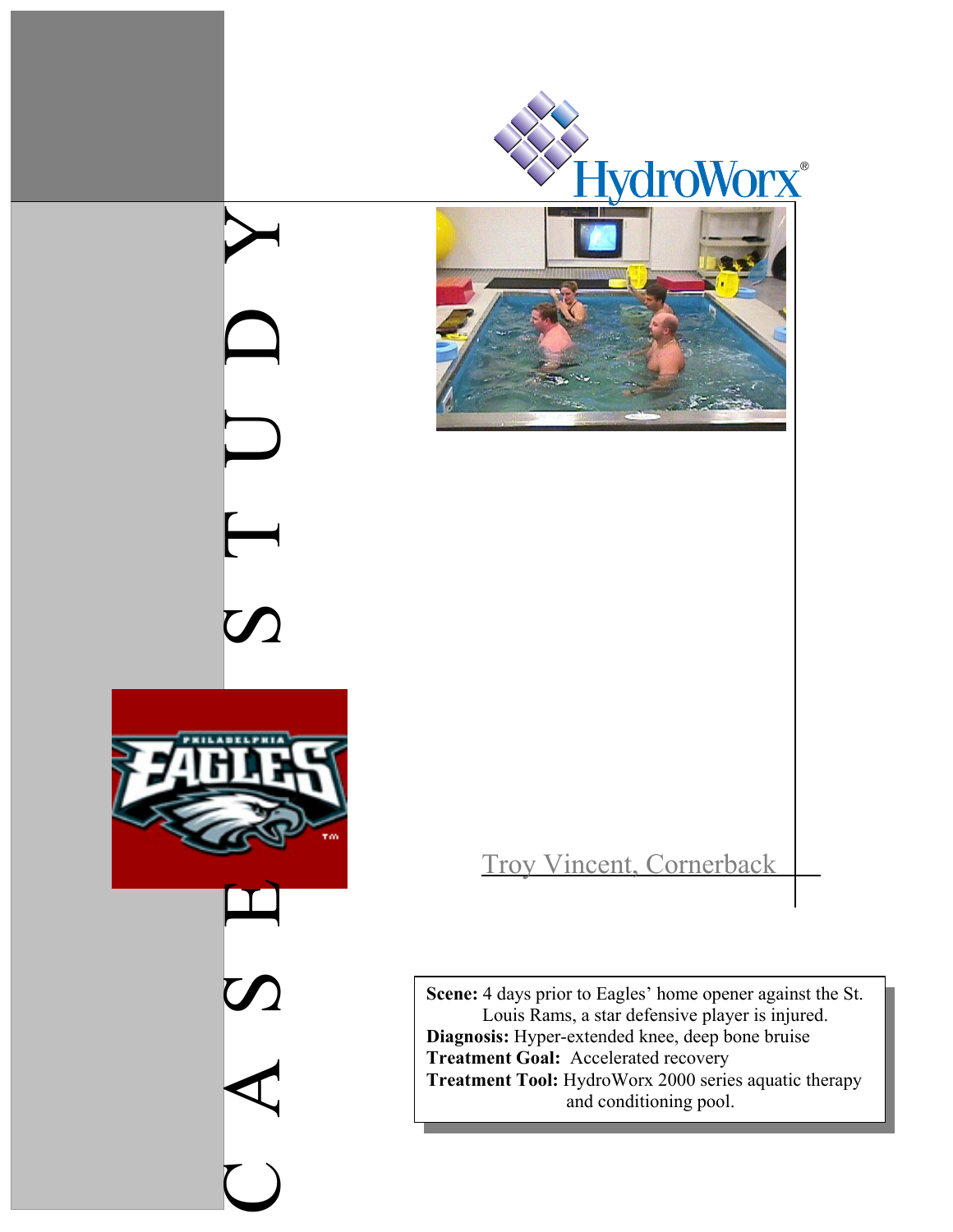

## **Troy Vincent, Cornerback**

Philadelphia Eagles

 *During practice prior to the 2001 season opening game against the St. Louis Rams, Troy Vincent, All-Pro Cornerback for the Philadelphia Eagles, suffered a severe knee injury 4 days before the game. The Rams have set the standard for offensive success the past few years with their passing game and speedy receivers. The Eagles had been preparing for this important game for four months, in hopes of containing the Rams' offense.* 

## **Thurs. Sept. 6 ACCELERATED RECOVERY OVERVIEW** Troy Vincent hyper-extended his right knee and suffered a painful deep bone bruise in a practice collision. He had approximately 10° total motion and had gone into spasm. Traditionally, Rick Burkholder, Eagles Head ATC, would have packed him in ice and hoped for the best. Instead, he immediately placed Vincent in the HydroWorx pool for about 30 minutes to reduce pain and begin therapy activities. At first Vincent's quad wouldn't fire, but after 10 min. he could bend his knee. After 15 min., his quad started to fire. By the time Vincent left the pool, he had full range of motion in his knee.

**Fri. Sept. 7**  Vincent was held out of practice to undergo treatment and begin rehabilitation at the NovaCare Complex. He was listed as questionable status (50% chance of playing) for Sunday's game versus the Rams. Vincent underwent 4 sessions in the HydroWorx pool to further reduce pain and enhance recovery.

**Sat. Sept.**  Vincent was still questionable, and continued to rehab in the HydroWorx pool. Starting at 6am, Burkholder had Vincent in the pool, progressively walking, running, back-peddling, doing turn and go, karoake and other tests on the knee.

**Sun. Sept. 9**  At 2pm game day, Burkholder placed Vincent in the HydroWorx pool to warm-up prior to taking the field at 2:45pm. Troy Vincent played in the season opener against St. Louis Rams. According to Burkholder, Vincent played fabulously, with an interception and 3 tackles.

**8** 

" It seemed like the world stopped, because he's one of our best defensive players, if not best defensive player"

- Rick Burkholder, ATC Head Athletic Trainer, Phila. Eagles